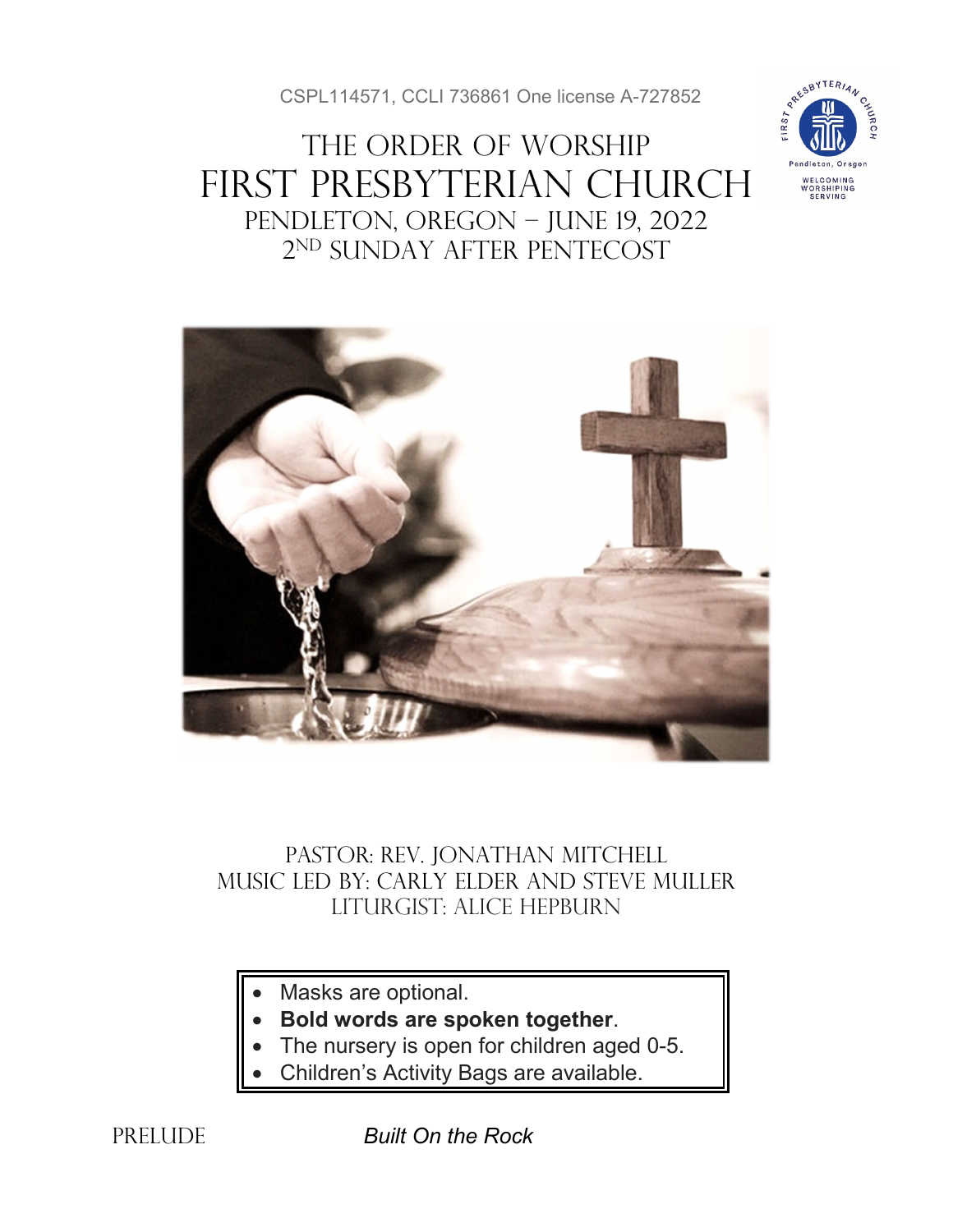#### WELCOME & ANNOUNCEMENTS

#### GATHERING PRAYER

\*HYMN #318 *In Christ There Is No East or West*

#### CALL TO WORSHIP **From Psalm 22**

I will tell of your name to my brothers and sisters; in the midst of the congregation I will praise you: **You who fear the LORD, praise God! All you offspring of Jacob, glorify God; stand in awe of God, all you offspring of Israel!** From you comes my praise in the great congregation;

my vows I will pay before those who fear God.

#### **The poor shall eat and be satisfied; those who seek God shall praise the LORD. May your hearts live forever!**

All the ends of the earth shall remember and turn to the LORD; and all the families of the nations shall worship before God.

**For dominion belongs to the LORD, and God rules over the nations.**

Come, let us worship the LORD!

#### PRAYER OF CONFESSION

**We long for you, O God, discouraged by our flagging efforts. We are afraid of what the future may bring. We separate ourselves from our siblings in Christ because they are different from us. When we pray, we don't always feel that you hear us. Be present with us. Heal the places of our doubt, despair, and alienation. Cure us from hatred and discrimination. Cast out all that keeps us from you and from one another.** 

(time for silent, personal confession)

#### ASSURANCE OF PARDON FROM Ps. 42; Gal. 3

Each day, God's love is steadfast. Each night, God's peace abides with us. We are all part of one family in Christ Jesus. Join me in these words of forgiveness:

**By the grace of Jesus Christ, we are forgiven.**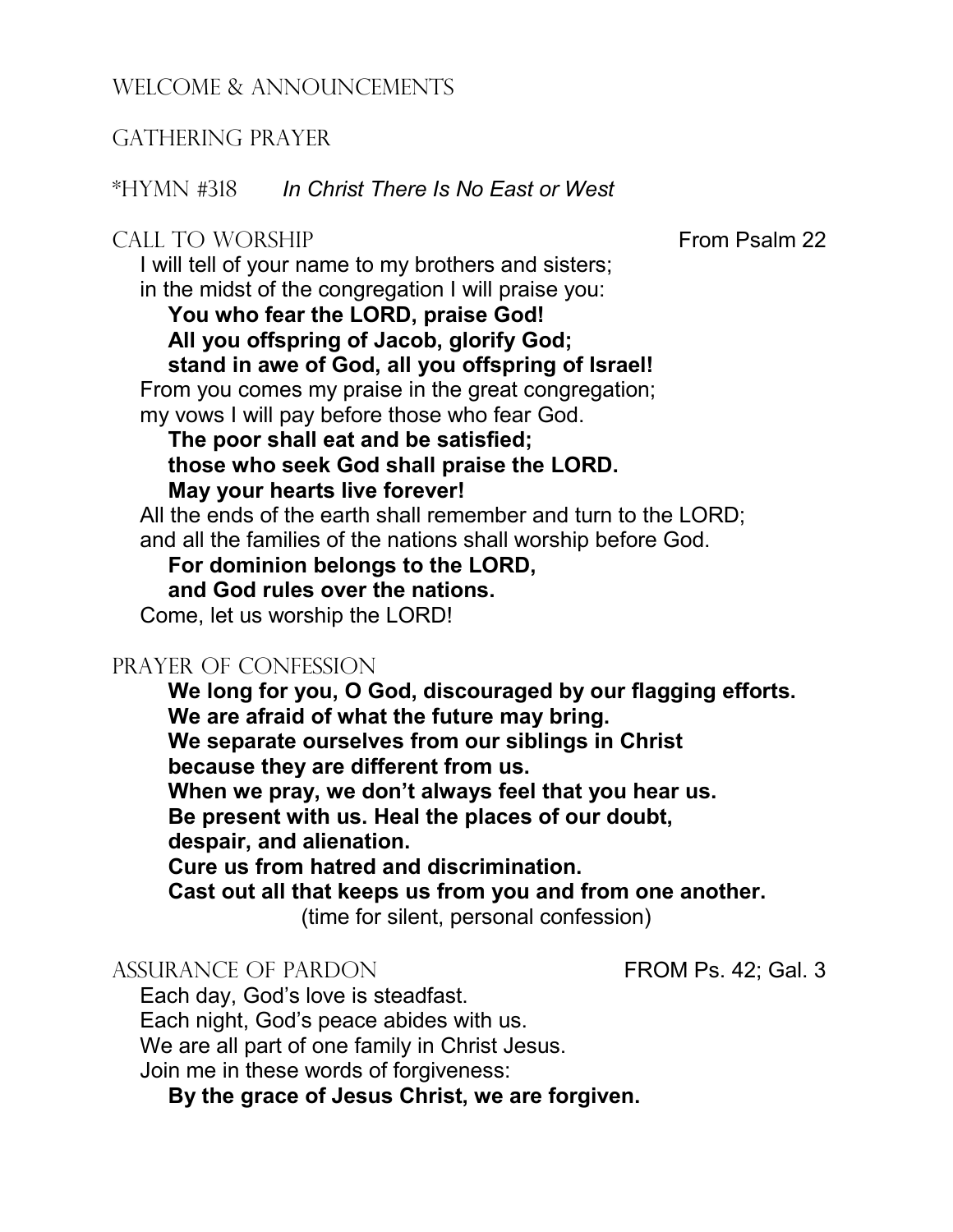#### \*GLORIA PATRI

*Glory be to the Father, and to the Son, and to the Holy Ghost; As it was in the beginning, is now, and ever shall be, world without end. Amen. Amen.*

## \*PASSING OF THE PEACE FROM Gal. 3 There is no longer Jew or Greek; there is no longer slave or free; there is no longer male or female, for all are one in Christ Jesus. Share this gracious welcome with one another. May the peace of Christ be with you. **And also with you!** ANTHEM *I Was There to Hear Your Borning Cry* Steve Muller Carly Elder Accompanist FIRST SCRIPTURE LESSON NT p. 178 Galatians 3:23-29

GOSPEL LESSON NT p. 63 Luke 8:26-29

SERMON Connections

\*Hymn #482 *Baptized in Water*

SACRAMENT OF BAPTISM – Major McCabe Ellsbury Apostles' Creed

> **I believe in God, the Father almighty, creator of heaven and earth.**

**I believe in Jesus Christ, God's only Son, our Lord, who was conceived by the Holy Spirit, born of the Virgin Mary, suffered under Pontius Pilate, was crucified, died, and was buried; he descended to the dead. On the third day he rose again; he ascended into heaven, he is seated at the right hand of the Father, and he will come to judge the living and the dead.**

**I believe in the Holy Spirit, the holy catholic church, the communion of saints, the forgiveness of sins, the resurrection of the body, and the life everlasting. Amen.**

OFFERING *Ye Servants of God* \*Doxology GTG #607